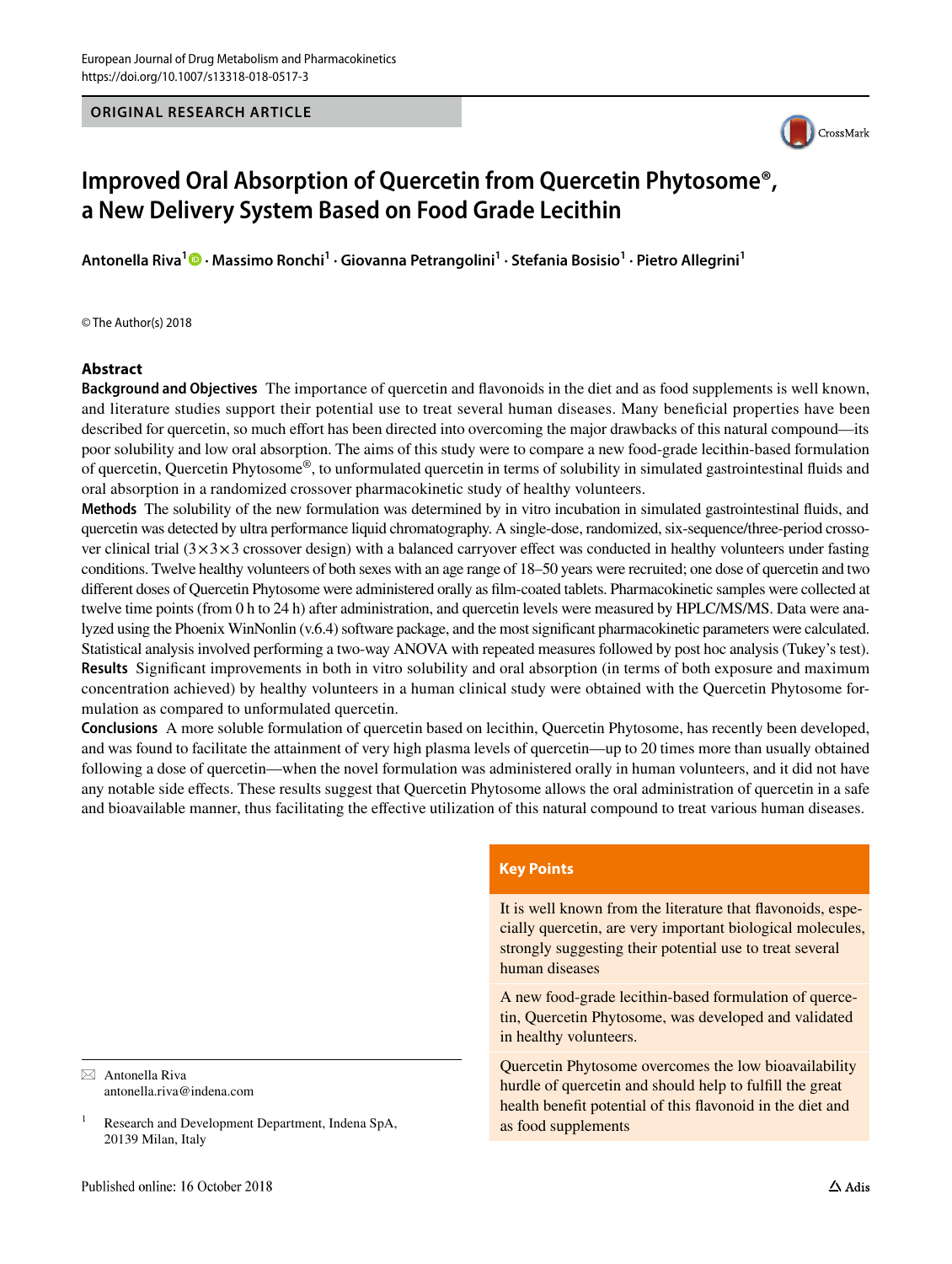# **1 Introduction**

Quercetin (3,3′,4′,5,7-pentahydroxyfavone) is a natural favonoid compound widely found in vegetables, fruits, and nuts. Major dietary sources of quercetin are apple, onions, tomatoes, broccoli, lettuce, and black and green tea [[1](#page-7-0)]. A great number of important biological activities of quercetin have been discovered in recent years by diferent groups, so interest in giving beneft to human health by administering quercetin as a food supplement or dietary component has rapidly grown. Quercetin has been reported to exhibit antioxidant, antitumoral, antinfammatory, antimicrobial, antibacterial, and antiviral properties [[2](#page-7-1), [3](#page-7-2)]; moreover, it has been found to exert anti-aging, antithrombotic, antiaggregatory, and vasodilatory effects  $[4–6]$  $[4–6]$  $[4–6]$  $[4–6]$ .

However, the low solubility and low absorption of quercetin limits its practical use [\[2\]](#page-7-1), so a great deal of research has been directed into overcoming those liabilities. Different delivery systems to enhance the water solubility of quercetin have been developed, including systems based on liposomes, nanoparticles, nanoemulsions, and micelles. The encouraging results of those studies, mainly performed in vitro and evaluated in vivo in rodent species, support the hypothesis that increasing the water solubility of quercetin would enhance its oral bioavailability. For this reason, in the work reported in the current paper, we focused on a new formulation of quercetin called Quercetin Phytosome, in which food-grade lecithin is utilized to deliver the quercetin. This novel formulation of quercetin was studied and tested to evaluate its potential advantages in terms of both solubility and bioavailability in healthy human volunteers over unformulated quercetin.

## <span id="page-1-0"></span>**2 Methods**

#### **2.1 Formulation**

Quercetin (batch no.: 45092, formula:  $C_{15}H_{10}O_7$ , CAS no. 117-39-5) and its lecithin formulation Quercetin Phytosome® (QUERCEFIT™, batch no.: 06/16/PA) used in the study were prepared and provided by Indena SpA (Milan, Italy). Quercetin Phytosome consists of quercetin and sunflower lecithin in a 1:1 weight ratio along with about a fifth part of food-grade excipients that are added to improve the physical state of the product and to standardize it to a HPLCmeasured total quercetin content of about 40% (patent application no. 171816341).

For the clinical study, 500 mg of quercetin were formulated by Indena SpA into flm-coated tablets containing anhydrous calcium phosphate (Di-Cafos® A150, Budenheim, Germany), hydroxypropylmethylcellulose (Methocel™ E15, Dow, Germany), silicon dioxide (Syloid® 244FP, Grace GmbH, Germany), polyvinylpolypyrrolidone (Kollidon® CL, BASF, Germany), talc (Microtalc Pharma 50, Mondo Minerals BV, Netherlands), and magnesium stearate (Ligafood®, Peter Greven, Netherlands). For the clinical study, 250 mg of Quercetin Phytosome were formulated by Indena SpA into flm-coated tablets containing anhydrous calcium phosphate, Isomalt (GalenIQ™ 960, Beneo GmbH, Germany) polyvinylpolypyrrolidone, silicon dioxide, talc, and magnesium stearate.

All tablets were coated with a hydroxypropylmethylcellulose-based flm coating system (Opadry White, Colorcon Inc., USA). Before releasing the flm-coated tablets containing quercetin (batch no. 89107) or Quercetin Phytosome (batch no. 89108), their appearance, average mass, uniformity of mass, HPLC-measured content of quercetin, disintegration time, and microbiological quality were tested.

#### **2.2 Solubility Study**

The solubility of Quercetin Phytosome was determined under saturation conditions and compared with that of unformulated quercetin under the same saturation conditions and in the following simulated gastrointestinal media: FaSSGF pH 1.6 (fasted-state simulated gastric fuid), FaSSIF pH 6.5 (fasted-state simulated intestinal fuid), and FeSSIF pH 5.0 (fed-state simulated intestinal fuid). In order to clarify the infuence of the manufacturing process of Quercetin Phytosome on the solubility of quercetin, a physical mixture with the same quali/quantitative composition as Quercetin Phytosome was also prepared and submitted to the solubility study. Biological media (Biorelevant.com, London, UK) were prepared according to the manufacturer's instructions. In order to ensure that the quercetin concentrations in all of the samples were very similar, about 20 mg of quercetin, about 50 mg of Quercetin Phytosome and about 50 mg of the physical mixture, with the same composition as Quercetin Phytosome, were added to 10 ml of each simulated biological fuid. The resulting suspensions were left for 2 h at room temperature under constant magnetic stirring. After that period, an aliquot of each suspension was fltered through a 0.2-µm polytetrafuoroethylene (PTFE) syringe disposable flter, and 1 µl of the clarifed solution was injected and analyzed for its content of quercetin by ultra performance liquid chromatography (UPLC). Chromatographic separation of quercetin was achieved by a reversed-phase UPLC method, with UV detection at 371 nm, using a Waters Acquity UPLC system. Briefy, a Waters Acquity BEH C18 column (100 mm  $\times$  2.1 mm, particle size 2.7 µm) kept at 27 °C was eluted at constant fow of 0.368 ml/min with a gradient of  $H_3PO_4$  0.3% in water as solvent A and acetonitrile as solvent B according to the following timetable (linear gradient): initial conditions B 15%; 1.55 min B 15%;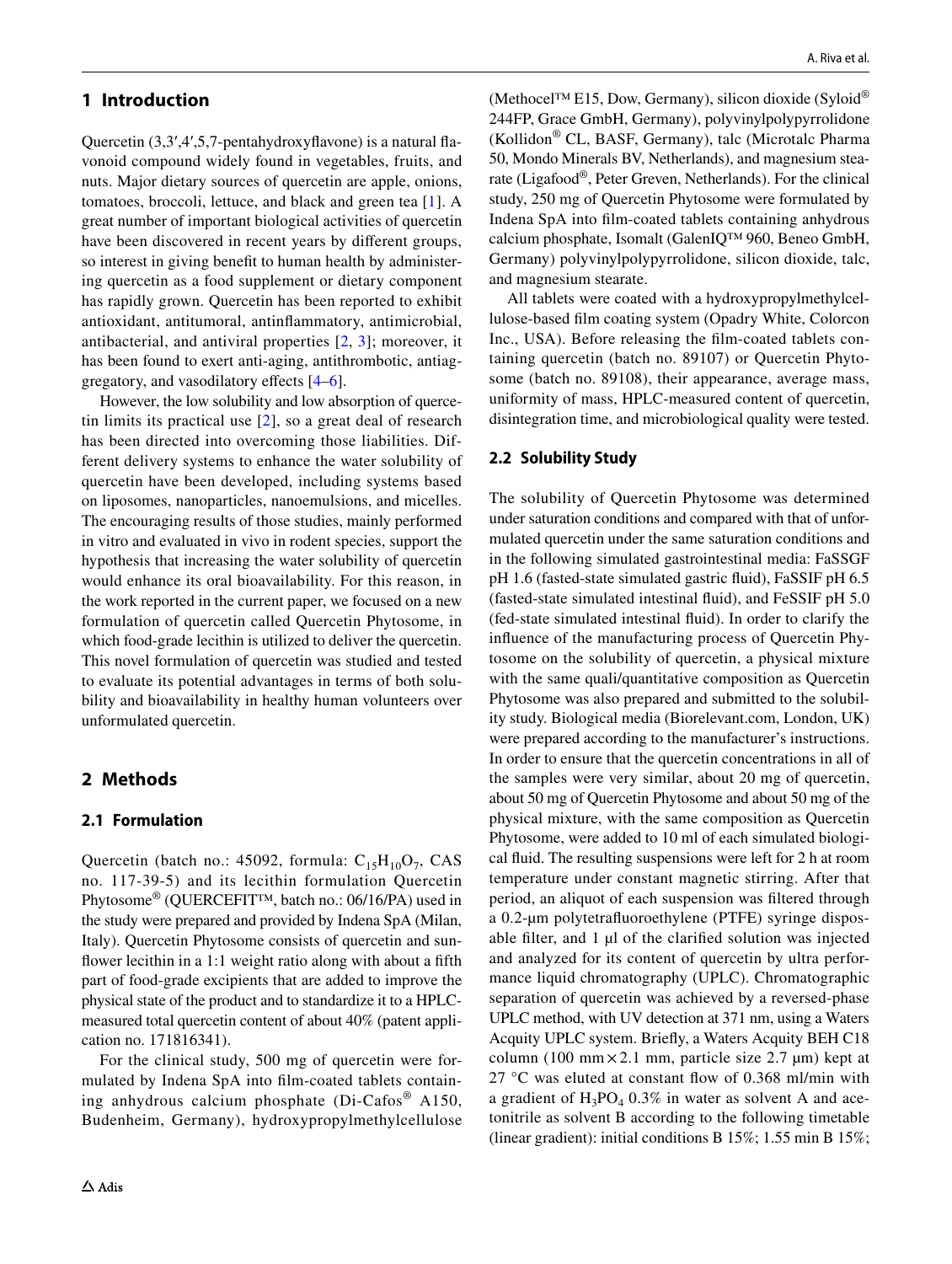5.33 min B 44%; 7.59 min B 50%; 8.73 min B 55%; 9.10 min B 95%; 10.60 min B 95%; total run time (including the reequilibration step): 12.00 min. The samples were kept at 5 °C in silanized glass vials prior to analysis.

#### **2.3 Clinical Study**

A single-dose, randomized, six-sequence/three-period crossover clinical trial  $(3 \times 3 \times 3$  crossover design) with a balanced carryover efect was performed in healthy volunteers under fasting conditions to evaluate the oral absorption of the Quercetin Phytosome in comparison to that of quercetin.

# **2.4 Subjects**

Healthy volunteers of both sexes who were within the age range of 18–50 years inclusive and had body mass index values within the range 18.5–27 participated in the study. No evidence of signifcant organic or psychiatric diseases (based on history, physical examination, and additional tests) was observed, and negative serology for hepatitis B (HBV) and C (HCV) viruses as well as for human immunodefciency virus (HIV) was verifed. Laboratory tests (blood count, biochemistry, and urine sediment) were performed according to the normal reference values of the laboratory of biochemistry, University Araba Hospital, Txagorritxu headquarters, Vitoria-Gasteiz. Whether variations were acceptable depended on the clinical judgment of the investigator. Vital signs (blood pressure, heart and respiratory rate, temperature) and ECG results were monitored to ensure that they were within normal limits, and pregnancy tests were performed in the women by determining plasma human β-chorionic gonadotropin (β-HCG) levels during the selection phase and in urine before each experimental period.

The study was carried out in accordance with the relevant guidelines of the Declaration of Helsinki (1964) and its amendments and the general principles of the ICH Harmonised Tripartite Guidelines for Good Clinical Practice (ICH Topic E6, CPMP/ICH/135/95). At the beginning of the study, written informed consent (reviewed by the ethics committee) was obtained from all individual participants included in the study, which was performed in accordance with the ICH-GCP, the Declaration of Helsinki, and the regulatory and legal requirements of Spain. The Spanish Research Ethics Committee of Araba University Hospital (Vitoria-Gasteiz, Alava, Spain) approved the study on 20th January 2017.

#### **2.5 Study Design**

A randomized crossover pharmacokinetic clinical study of the three diferent treatments of quercetin administered in a single dose to healthy volunteers under fasting conditions

was performed. Patients were told not to consume quercetincontaining foods from at least 72 h prior to day 1 until the end of the study. There was no control group who used a placebo or another treatment; each individual acted as his/ her own control. The volunteers were selected, and in each case an anamnesis was compiled and a physical examination, ECG, and analytical tests were performed. Participants were asked to refrain from excessive consumption of quercetincontaining foods (a list of quercetin-containing foods was provided to them) at least from 72 h prior to day 1 until the end of the study. Each experimental session required hospitalization, and participants remained in hospital under the supervision of qualifed personnel for up to 12 h after the administration of the product, with subsequent monitoring at 24 h post-administration. Additional tests for substance abuse and pregnancy were performed before the administration of the product.

On each experimental day (a day when the product was given), an indwelling cannula for blood sample collection in a forearm vein was placed, the product was administered orally, and blood sampling was performed at the predefned times.

At least 1 week after completing the third experimental period, the fnal examination was performed. This involved a new clinical and analytical evaluation of all participants, including a new physical examination, ECG, and analytical tests that were similar to the original set of tests but with the serology (hepatitis, HIV), substance abuse test, and β-HCG determination omitted. Therefore, clinical safety (evaluation of vital signs and adverse systemic efects) and biological safety (evaluation of each subject's blood count and blood chemistry results) were monitored to determine the tolerability of the treatments.

Each volunteer received one flm-coated tablet of quercetin 500 mg (treatment A, batch no. 89107), one flm-coated tablet of Quercetin Phytosome 250 mg (treatment C, batch no. 89108), and two flm-coated tablets of Quercetin Phytosome 250 mg (500 mg total; treatment B, batch no. 89108) on the three experimental days, administered according to a previously randomized sequence. Treatments were known to the investigator (the clinical research products were identifed as A, B, or C), but the aliquoted samples for pharmacokinetic analysis were not labeled according to the treatment applied, i.e., the analyst was blinded to the treatment associated with each sample.

A balanced carryover efect in healthy volunteers was realized, with washout periods of at least one week between the three treatment periods.

In order to determine quercetin levels, blood samples were collected at the following 12 time points: before dosing (time 0), at 15, 30, 45, and 60 min, and at 2, 3, 4, 6, 8, 12, and 24 h after the administration of the compounds.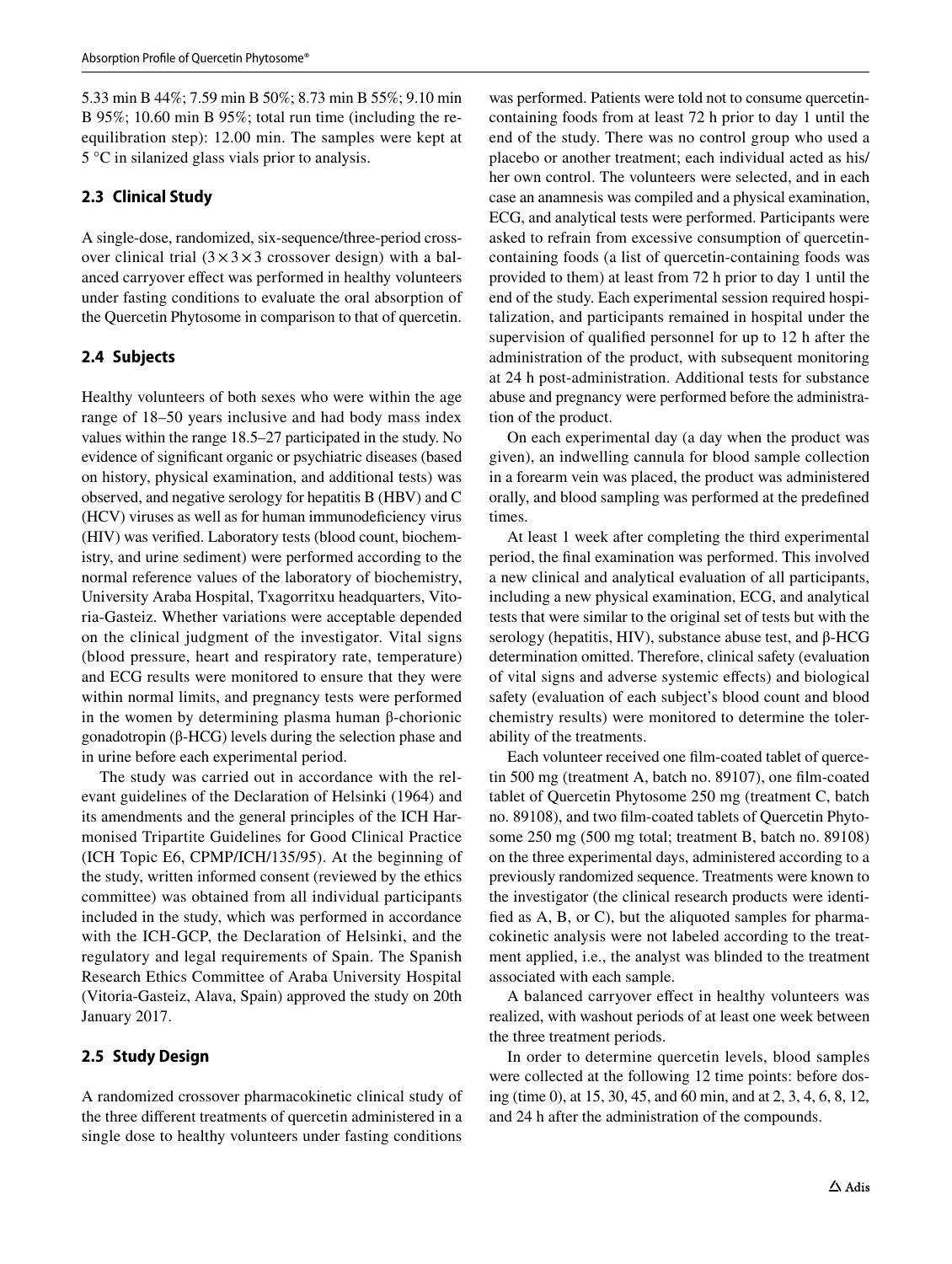#### **2.6 Sample Preparation and Analysis**

Blood and blank samples (8 ml each) were transferred to pre-labeled K2-EDTA Vacutainer tubes on ice. After centrifugation, 1 ml of each plasma sample was mixed with 100 µl of ascorbic acid solution 10% v/v as a preservative and stored at −80 °C until it was analyzed. Pretreatment of the blank human plasma with ascorbic acid (10% v/v) was necessary to stabilize the quercetin before the extraction process. Samples (220 µl) were analyzed using a method previously validated by Kymos Pharma Services S.L. Briefy, the free quercetin component was determined by HPLC MS/ MS (HPLC: Agilent series 1100 with a Luna C18(2) column, 5  $\mu$ m 4.6 $\times$ 50 mm, Phenomenex 008-4252-EO; MS: MDS Sciex API-3200 equipped with a TurboIonSpray ion source, used in conjunction with the Analyst software package, version 1.4.2) after a liquid–liquid extraction with ethyl acetate. The same procedure was applied for total quercetin (free and conjugated), but the samples were subjected to enzymatic hydrolysis by β-glucuronidase from *Helix pomatia* (BBI Enzymes GH2G) before liquid extraction. Analysis was performed in the presence of the internal standard quercetin-d3. The concentration range of the method, in which a linear fitting model  $(1/\chi^2)$  was applied, was set from the lower limit of quantifcation (1 ng/mL) to 1000 ng/mL. The method proved to be selective, linear, precise, and accurate when applied to quercetin determination. The plasma samples were analyzed in four chromatographic batches for free quercetin and six chromatographic batches for total quercetin. Each batch included a set of calibration standards (concentration range: 1–1000 ng/mL), blanks (blank human plasma), a zero sample (blank spiked with internal standard), and quality control samples at three diferent concentrations (nominal concentrations of 3, 30, and 800 ng/ mL). The chromatographic batches were accepted if they complied with the acceptance criteria defned for the calibration curve and quality control samples. Quality control samples corresponding to three concentration levels  $(3, 30, 10)$ and 800 ng/mL) were prepared in each validation batch. In each chromatographic batch, the minimum number of quality control samples (in multiples of three) was at least 5% of the number of unknown samples or six quality control samples, whichever was greater.

Plasma concentrations were analyzed by a noncompartmental model, and the following major pharmacokinetic parameters were calculated by Phoenix WinNonlin (v.6.4; Pharsight):  $C_{\text{max}}$  (maximum plasma concentration),  $T_{\text{max}}$ (time to achieve Cmax),  $AUC<sub>last</sub>$  (area under the plasma concentration vs time curve),  $t_{1/2}$  (elimination half-life), and MRT (mean residence time).

Statistical data analysis was performed by two-way ANOVA with repeated measures followed by post hoc analysis (Tukey's test).

<span id="page-3-0"></span>**Table 1** Results of studying the solubility of quercetin in several simulated fuids

| Material                   | Quercetin (mg/ml)   |
|----------------------------|---------------------|
| FaSSGF pH 1.6              |                     |
| <b>Ouercetin Phytosome</b> | 0.0082              |
| Physical mixture           | 0.0001              |
| Ouercetin                  | <lod< td=""></lod<> |
| FaSSIF pH 6.5              |                     |
| Quercetin Phytosome        | 0.0838              |
| Physical mixture           | 0.0199              |
| Ouercetin                  | 0.0075              |
| FeSSIF pH 5.0              |                     |
| <b>Ouercetin Phytosome</b> | 0.2166              |
| Physical mixture           | 0.0291              |
| Ouercetin                  | 0.0191              |

*FaSSGF* fasted-state simulated gastric fuid, *FaSSIF* fasted-state simulated intestinal fuid, *FeSSIF* fed-state simulated intestinal fuid, *LOD* limit of detection

#### **3 Results**

#### **3.1 Solubility Studies**

The results of the comparative solubility study of quercetin, Quercetin Phytosome, and the physical mixture with the same quali/quantitative composition as Quercetin Phytosome in simulated gastrointestinal fuids are reported in Table [1.](#page-3-0) Under strongly acidic conditions (FaSSGF pH 1.6), no detectable solubility was observed in the quercetin samples, and the quercetin in both the Quercetin Phytosome and the physical mixture was found to have very low solubility. In FeSSIF pH 5.5, the phospholipid was seen to have a positive efect on quercetin solubility, as there was a clear increase in the solubility of the quercetin in the Quercetin Phytosome as compared to that in the physical mixture. This improvement in solubility was also noted, albeit to a lesser extent, when FaSSIF pH 6.5 was utilized.

#### **3.2 Pharmacokinetic Studies**

Taking into account that solubilization in the gastrointestinal fuids is a well-known prerequisite for efective absorption, and based on the highly promising results for Quercetin Phytosome obtained in the solubility study described above, a clinical study in healthy volunteers was performed in order to verify that the enhanced solubility of the new phytosome-based formulation permits greater absorption of quercetin in humans. The aim of this study was to compare the pharmacokinetic profles of quercetin and Quercetin Phytosome® when used as active ingredients. The infuence of the dosage on this comparison was minimized because the two formulations involved in the study (both of which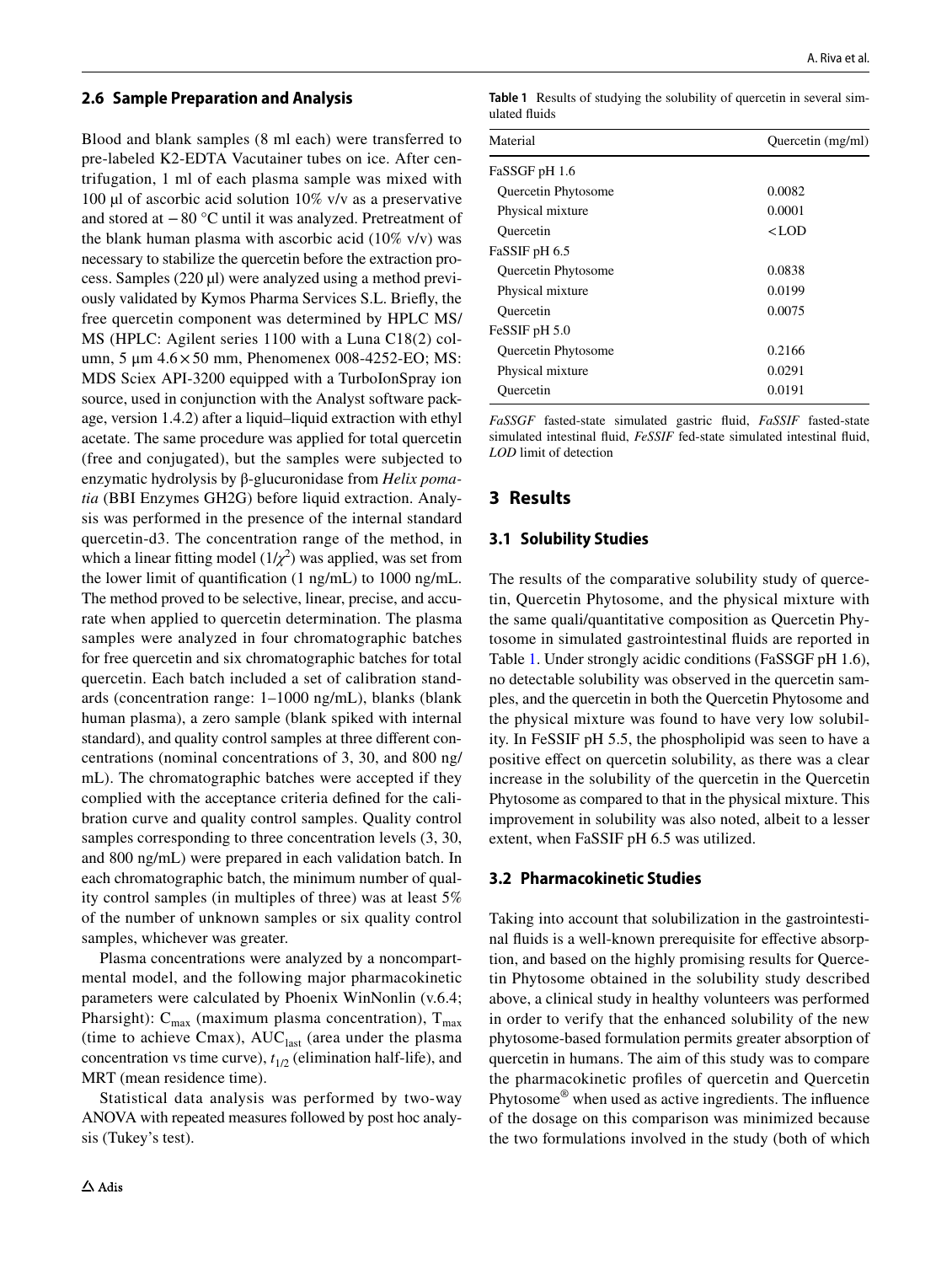were flm-coated tablets) were characterized by similar disintegration times. A total of 12 subjects were enrolled in the study. The mean  $\pm$  SD values for the age, weight, bone mineral density, and height were  $25.0 \pm 7.5$  years,  $64.1 \pm 11.0$  kg,  $22.5 \pm 2.4$  g/m<sup>2</sup>, and  $168.4 \pm 9.0$  cm, respectively.

No withdrawal occurred in the trial.

All chromatographic batches were found to be acceptable based on the acceptance criteria defned for quality control samples (see the "[Methods"](#page-1-0) section). For free quercetin, the mean precision was below or equal to 6.75%, and the accuracy of the quality control samples ranged between −0.43% and 7.39%. The correlation coefficients were higher than 0.99 and the intercepts were close to zero.

For total quercetin, the mean accuracy ranged between 2.13% and 7.17% and the precision was below or equal to 5.07%. Figure [1](#page-4-0) shows chromatograms of a blank sample only, a zero sample (basal) with the internal standard, and samples spiked with quercetin standards of various concentrations. The quercetin plasma concentrations, expressed in ng/mL, obtained for each treatment during the clinical study are reported in Fig. [2.](#page-5-0) The concentrations observed with both doses of Quercetin Phytosome were statistically significantly higher than those seen after quercetin administration. While the quercetin concentration was always below 10 ng/ml in the quercetin-treated group, 1 tablet (250 mg) and 2 tablets (250 mg each) of Quercetin Phytosome led to maximum quercetin concentrations of about 100 ng/mL and 170 ng/mL, respectively.

Table [2](#page-5-1) shows the calculated pharmacokinetic parameters obtained with the three treatments. A  $C_{\text{max}}$  of 223 ng/ ml was achieved with Quercetin Phytosome 500 mg, i.e., about 20-fold higher than that attained with quercetin, and the AUC for Quercetin Phytosome 500 mg was about 18-fold larger than that of quercetin, demonstrating a statistically



<span id="page-4-0"></span>**Fig. 1a–d** Original MS/MS chromatograms of quercetin in plasma for **a** a blank sample only (left) and with the internal standard (right), **b** a zero sample only (left) and with the internal standard (right), **c** a sample with the quercetin standard corresponding to

the lower limit of calibration (1 ng/mL; left) and the internal standard (right), and **d** a sample with the quercetin standard corresponding to the upper limit of calibration (1000 ng/mL; left) and with the internal standard (right)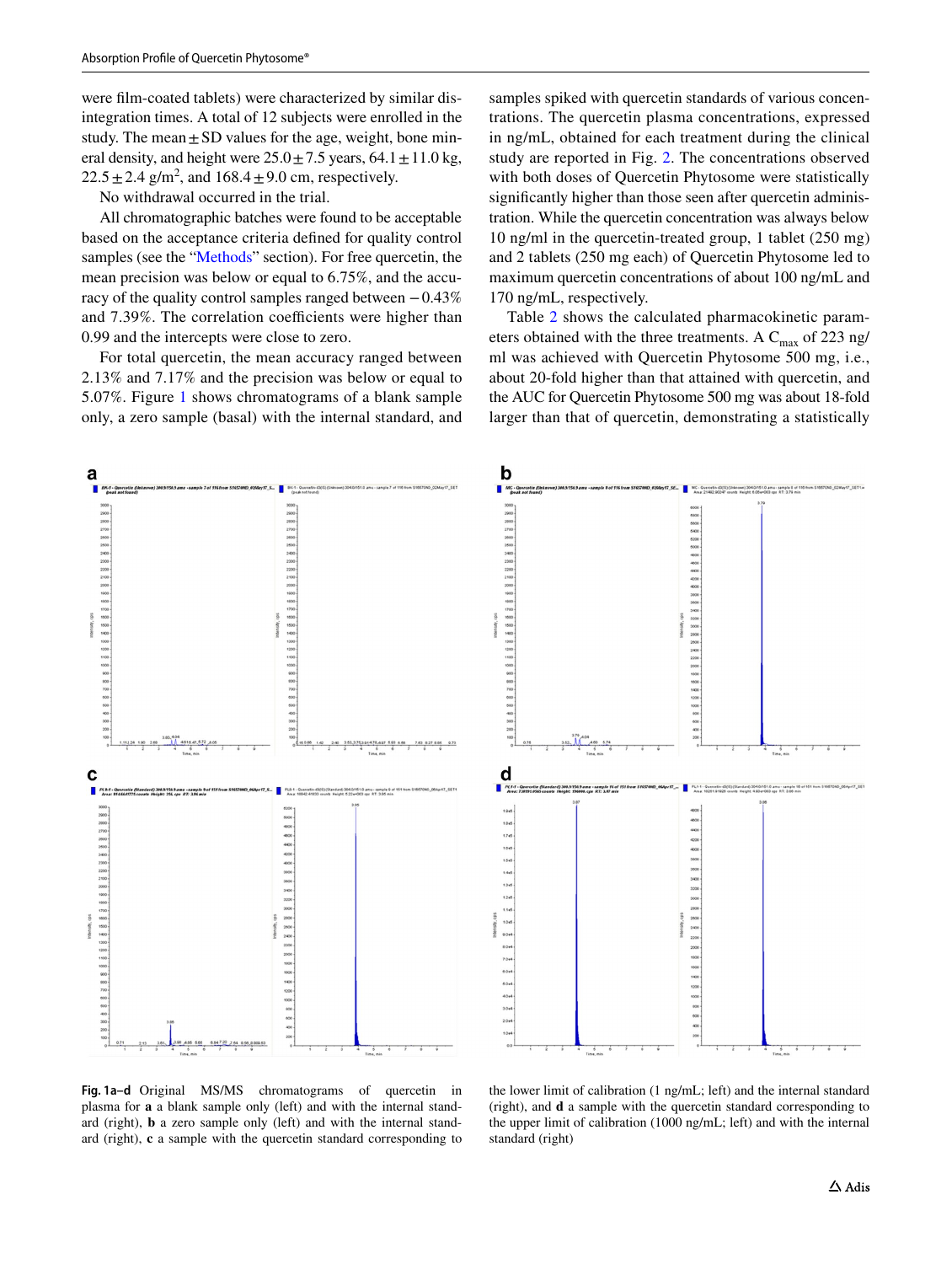

<span id="page-5-0"></span>**Fig. 2** Pharmacokinetic profle of quercetin in the clinical study. The plasma concentrations of quercetin obtained after single oral administration of the unformulated quercetin at 500 mg/tablet and after single oral administration of its corresponding lecithin formulation, Querce-

tin Phytosome, at a dose of either 500 or 250 mg are shown. Data are plotted as the mean value + SD,  $n = 12$  for each point.  $P < 0.0001$  in comparison to treatment A (Tukey's test).  ${}^{8}P$  < 0.005 in comparison to treatment C (Tukey's test)

<span id="page-5-1"></span>**Table 2** Pharmacokinetic parameters

| Parameters                        | Treatment             |                                |                                  |
|-----------------------------------|-----------------------|--------------------------------|----------------------------------|
|                                   | A (quercetin 500 mg)  | B (Quercetin Phytosome 500 mg) | $C$ (Quercetin Phytosome 250 mg) |
| $AUC_{last}$ (min $\times$ ng/ml) | $4774.93 \pm 1190.61$ | $96,163.87 \pm 9291.31**$      | $50,401.53 \pm 6418.22*$         |
| $C_{\text{max}}$ (ng/ml)          | $10.93 + 2.22$        | $223.10 + 16.32**$             | $126.35 \pm 14.79*$              |
| $T_{\text{max}}$ (min)            | $290.00 \pm 31.19$    | $202.50 \pm 35.97$             | $228.75 \pm 36.61$               |
| $t_{1/2}$ (min)                   | $375.63 \pm 75.51$    | $226.84 \pm 8.13$              | $201.63 \pm 13.18$               |
| MRT last (min)                    | $410.41 \pm 24.24$    | $372.94 \pm 20.12$             | $386.29 + 21.04$                 |

Values are the mean $\pm$ SD,  $n=12$ ; post hoc tests after one-way ANOVA. \**P* < 0.0001 in comparison to treatment A (Tukey's test). <sup>§</sup>*P* < 0.005 in comparison to treatment C (Tukey's test).

 $C_{max}$  maximum plasma concentration,  $T_{max}$  time taken to achieve  $C_{max}$ ,  $AUC_{last}$  area under the plasma concentration vs time curve from time zero to the time of the last quantifiable concentration,  $t_{1/2}$  elimination half-life,  $MRT$  mean residence time

signifcant improvement in quercetin absorption when using the lecithin formulation rather than the unformulated quercetin at the same dose.

Administering Quercetin Phytosome 250 mg resulted in the same pharmacokinetic profle as produced by Quercetin Phytosome 500 mg but with the values of  $C_{\text{max}}$  and AUC half those seen with the highest dose, implying the presence of a dose-dependent relationship.

#### **3.3 Safety**

No signifcant diferences were observed between the three treatments in vital signs, physical examination results, or ECG results, so the study demonstrated that the new formulation is safe and well tolerated, and is as safe as unformulated quercetin.

# **4 Discussion**

In the present work, a more soluble quercetin utilizing a delivery system based on food-grade lecithin—Quercetin Phytosome—was developed. The solubility of quercetin in that formulation was shown to be considerably higher than that of unformulated quercetin, leading to a signifcant improvement in quercetin bioavailability when the new formulation was administered to human volunteers in a clinical study. Dose linearity was also demonstrated for the new quercetin formulation, based on the two doses administered. It is noteworthy that the Quercetin Phytosome treatment was well tolerated and that no notable side effects were reported.

Like other similar antioxidant favonoids, quercetin is considered to be a free-radical scavenger of highly reactive species such as peroxynitrite and the hydroxyl radical [[7\]](#page-7-5); for that reason, quercetin is considered to have notable beneficial health effects. Quercetin has been reported to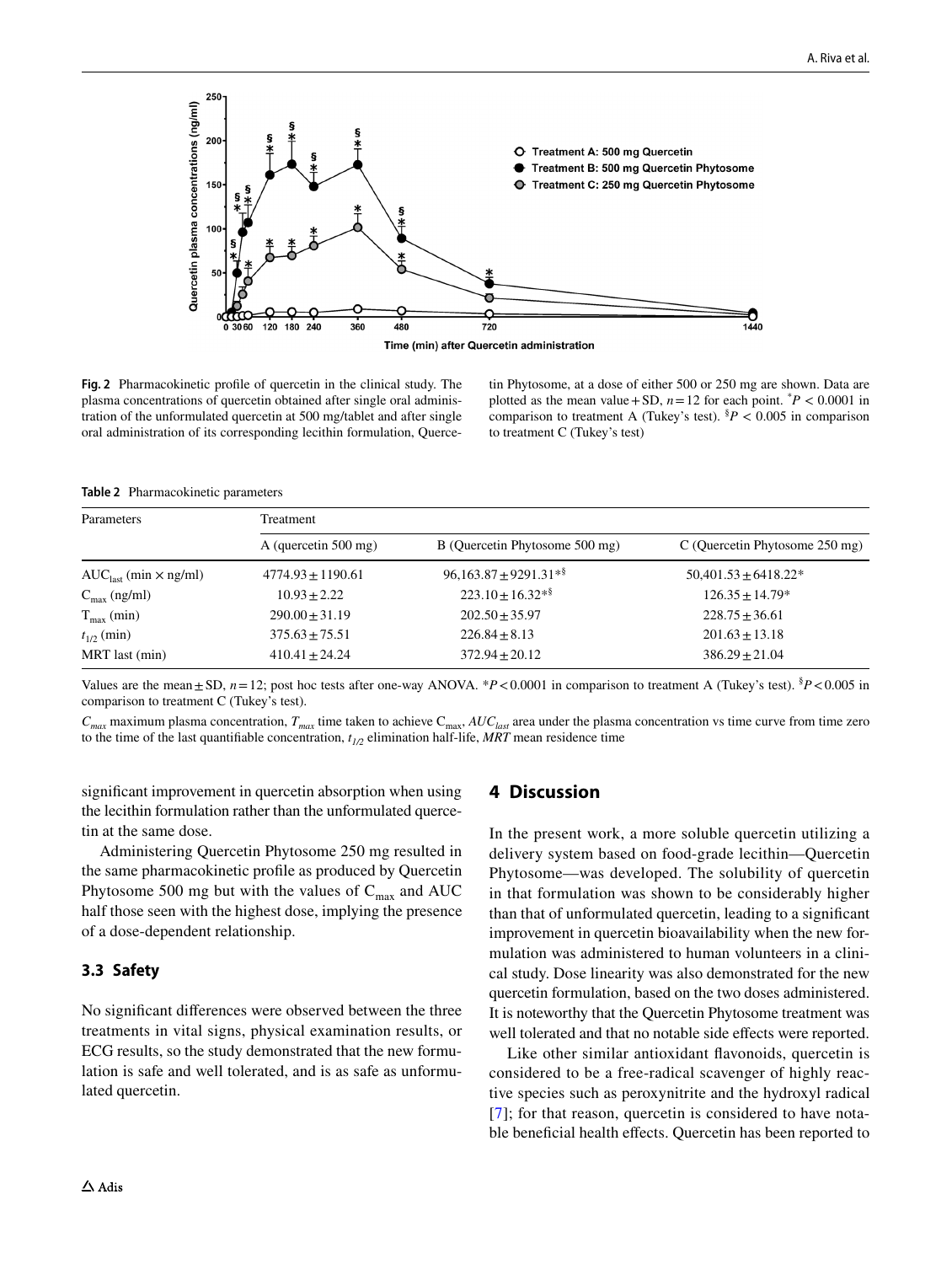exhibit antimicrobial [\[8](#page-7-6)], anti-allergic and anti-infammatory [\[9,](#page-7-7) [10](#page-7-8)], angioprotective (in heart disease) [[11](#page-7-9)], anticancer  $[12–14]$  $[12–14]$  $[12–14]$ , anti-obesity, anti-diabetic, and gastroprotective  $[15,$  $[15,$ [16](#page-7-13)] effects. Therefore, quercetin (together with flavonoids in general) is an important dietary supplement for relieving human disorders.

It is well known that quercetin is a compound with low water solubility (only 0.01 mg/ml [\[17](#page-7-14)]), low stability (which depends on the temperature, pH, presence of metal ions, and glutathione), and low bioavailability. These characteristics limit its benefts and mean that a high dosage (500–1000 mg) must be applied to achieve the desired biological efects. The poor water solubility of this compound has always made oral delivery of quercetin problematic, because the compound must ideally be in solution for it to be well absorbed from the gastrointestinal tract.

Furthermore, when it is administered orally, quercetin undergoes a series of metabolic degradation steps [\[2](#page-7-1), [18](#page-7-15)] at diferent levels of the gastrointestinal system: interactions with salivary gland proteins to form aggregates in the mouth [[19\]](#page-7-16), degradation to phenolic acids (e.g., protocatechuic acid) with limited absorption in the stomach at low pH, as well as extensive glucuronidation, sulfation, and methylation at the intestinal and hepatic levels [\[20\]](#page-7-17); and reconversion of the resulting glucuronide derivatives to quercetin by enzymes (β-glucosidase) present in microbiota [\[21](#page-7-18)]. A large number of metabolites are therefore produced, including quercetin-3- $O$ -β-D-glucuronide (Q3GA), which is the major metabolite of quercetin that circulates in the bloodstream.

Several attempts have been made to improve quercetin bioavailability by reformulating the quercetin. Quercetinloaded nanoparticles [[22\]](#page-7-19), where the hydrophobic quercetin fts well into the lipid structure of a nanocarrier, have been utilized to deliver quercetin to cancer cells [\[23](#page-7-20)]. Self-assembling lecithin-based mixed polymeric micelles (LMPM) containing quercetin [[24\]](#page-7-21) have also been described. Good results were obtained with these LMPM after oral exposure of male Sprague–Dawley rats, including an approximately threefold increase in AUC, a longer half-life, and reduced clearance when compared to unformulated quercetin. However, no data are currently available for quercetin-LMPM in humans. The same profle in terms of improved values of pharmacokinetic parameters in rat species was achieved with a quercetin-containing self-nanoemulsifying drug delivery system (Q-SNEDDS), a formulation described in 2014 [\[25\]](#page-7-22). These nanotechniques show great promise and have enabled researchers to identify new drug delivery systems; however, they also require highly specialized laboratories and facilities.

A number of recent studies utilizing less sophisticated but still useful and complex techniques have shown the benefcial efects of phospholipid complexation for improving the solubility, oral absorption, and biological efects of active substances [[26\]](#page-7-23). A solubility study demonstrated that phospholipid complexation increased the water solubility of quercetin approximately 13-fold; when the resulting formulation was administered orally to rats, three- to fourfold increases in the AUC and  $C_{\text{max}}$  were observed with respect to the corresponding values of free quercetin.

Liposomes can also improve the water solubility, reduce the toxic efects of, and control the release of substances entrapped in them. The liposomes protect the encapsulated compound from external stimuli, such as light, enzymes, extreme temperatures, and pH variations [\[27](#page-8-0), [28\]](#page-8-1). Polymeric micelles have also been found to be very useful for encapsulating many drugs, including quercetin [[29\]](#page-8-2).

In the present work, a new formulation of quercetin based on a phytosome delivery system created, developed, and industrialized by Indena was studied. A phytosome is a solid dispersion of natural substances including lecithin. Therefore, phytosomes can be used to naturally promote the solubilities of poorly bioavailable active natural ingredients and their abilities to cross biological barriers, leading to signifcant improvements in bioavailability and thus biological activity [\[30](#page-8-3)]. Water-soluble phytoconstituents such as quercetin are incorporated into the phospholipids in a phytosome, in contrast to a liposome, which is an aggregate of phospholipid molecules, including unbound active molecules. The hydrophilic quercetin is released from the phytosome into the lipid environment of an enterocyte membrane, allowing it to penetrate into the bloodstream. Data in the present work showed that incorporation into phytosomes led to increased quercetin solubility, and consequently to a signifcant improvement in its bioavailability in humans. Results obtained from pharmacokinetic human studies showed substantial increases in absorption, AUC, and  $C_{\text{max}}$  when Quercetin Phytosome was administered rather than quercetin alone. Dose linearity was demonstrated for Quercetin Phytosome, based on the two doses administered. In addition, the Quercetin Phytosome treatment was well tolerated and no notable side efects were reported.

# **5 Conclusions**

In conclusion, a new safe formulation of quercetin, Quercetin Phytosome, was successfully developed and validated in human healthy volunteers. The application of this new quercetin formulation overcomes the low bioavailability hurdle of quercetin.

**Acknowledgements** We would like to express our gratitude to Dr. Paola Misiano for her valuable editorial support.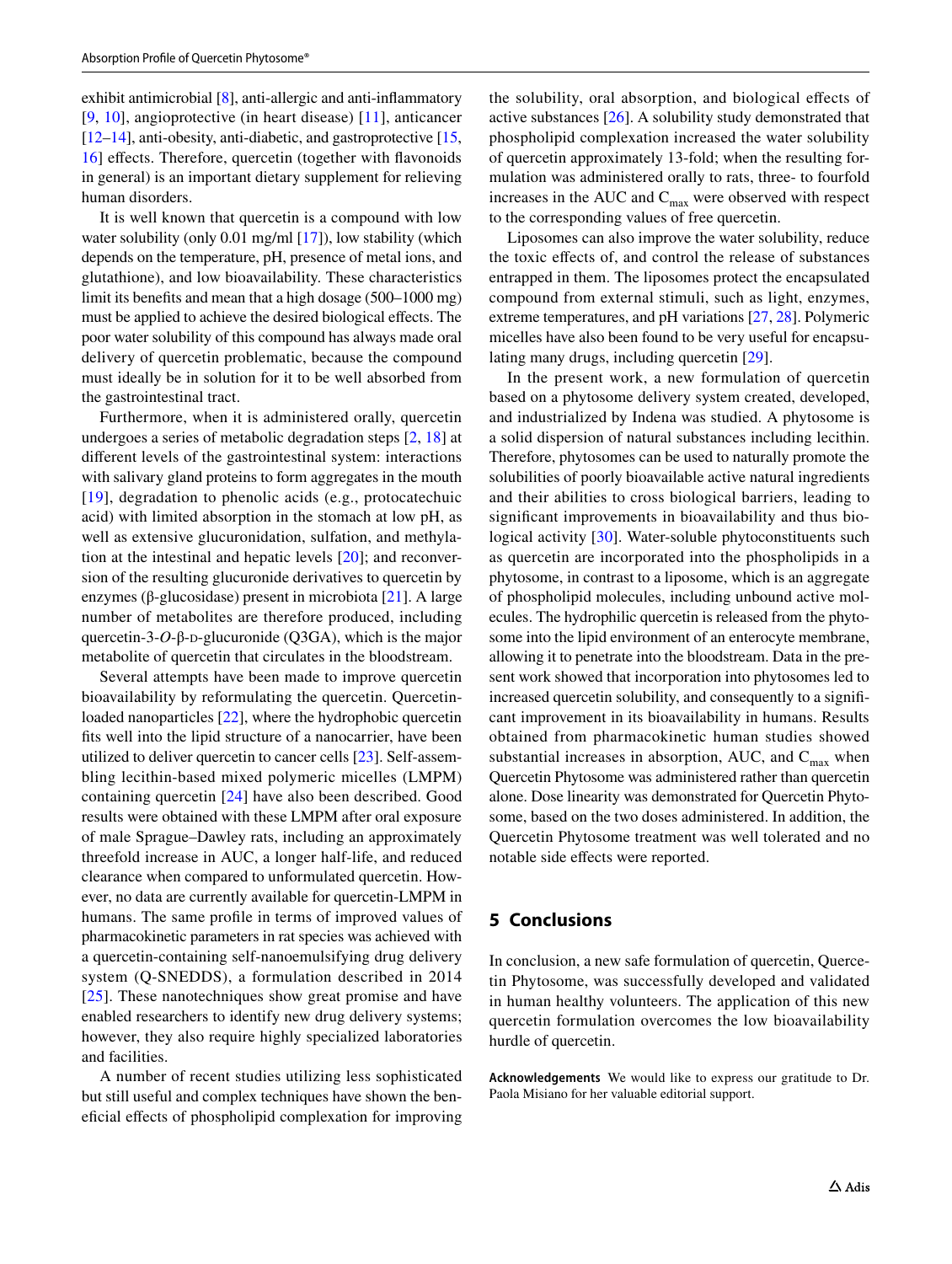#### **Compliance with Ethical Standards**

**Conflict of interest** The authors Antonella Riva, Massimo Ronchi, Giovanna Petrangolini, Stefania Bosisio, and Pietro Allegrini are employees of Indena SpA.

Funding We did not receive any specific grant for this research from funding agencies in the public or not-for-proft sectors. The study was funded by Indena SpA.

**Ethical approval** All procedures in this study are in accordance with the 1964 Helsinki Declaration (and its amendments) and the criteria of the ethics committee that approved the study.

**Informed consent** Written informed consent, as reviewed by the ethics committee, was obtained individually from all subjects who participated in the study.

**Open Access** This article is distributed under the terms of the Creative Commons Attribution-NonCommercial 4.0 International License (http://creativecommons.org/licenses/by-nc/4.0/), which permits any noncommercial use, distribution, and reproduction in any medium, provided you give appropriate credit to the original author(s) and the source, provide a link to the Creative Commons license, and indicate if changes were made.

## **References**

- <span id="page-7-0"></span>1. Rothwell JA, Perez-Jimenez J, Neveu V, Medina-Remón A, M'hiri N, García-Lobato P, et al. Phenol-Explorer 3.0: a major update of the Phenol-Explorer database to incorporate data on the efects of food processing on polyphenol content. Database (Oxford). 2013;2013:bat070.
- <span id="page-7-1"></span>2. Wang W, Sun C, Mao L, Ma P, Liu F, Yang J, et al. The biological activities, chemical stability, metabolism and delivery systems of quercetin: a review. Trends Food Sci Technol. 2016;56:21–38.
- <span id="page-7-2"></span>3. D'Andrea G. Quercetin: a favonol with multifaceted therapeutic applications? Fitoterapia. 2015;106:256–71.
- <span id="page-7-3"></span>4. Chondrogianni N, Kapeta S, Chinou I, Vassilatou K, Papassideri I, Gonos ES. Anti-ageing and rejuvenating efects of quercetin. Exp Gerontol. 2010;45(10):763–71.
- 5. Chopra M, Fitzsimons PE, Strain JJ, Thurnham DI, Howard AN. Nonalcoholic red wine extract and quercetin inhibit LDL oxidation without afecting plasma antioxidant vitamin and carotenoid concentrations. Clin Chem. 2000;46(8 Pt 1):1162–70.
- <span id="page-7-4"></span>6. Erlund I, Kosonen T, Alfthan G, Mäenpää J, Perttunen K, Kenraali J, et al. Pharmacokinetics of quercetin from quercetin aglycone and rutin in healthy volunteers. Eur J Clin Pharmacol. 2000;56(8):545–53.
- <span id="page-7-5"></span>7. Amić A, Lučić B, Stepanić V, Marković Z, Marković S, Dimitrić Marković JM, et al. Free radical scavenging potency of quercetin catecholic colonic metabolites: thermodynamics of 2H+/2e− processes. Food Chem. 2017;218:144–51.
- <span id="page-7-6"></span>8. Ganesan S, Faris AN, Comstock AT, Wang Q, Nanua S, Hershenson MB, et al. Quercetin inhibits rhinovirus replication in vitro and in vivo. Antiviral Res. 2012;94(3):258–71.
- <span id="page-7-7"></span>9. Shaik YB, Castellani ML, Perrella A, Conti F, Salini V, Tete S, et al. Role of quercetin (a natural herbal compound) in allergy and infammation. J Biol Regul Homeost Agents. 2006;20(3–4):47–52.
- <span id="page-7-8"></span>10. Chirumbolo S. The role of quercetin, favonols and favones in modulating infammatory cell function. Infamm Allergy Drug Targets. 2010;9(4):263–85.
- <span id="page-7-9"></span>11. Larson AJ, Symons JD, Jalili T. Therapeutic potential of quercetin to decrease blood pressure: review of efficacy and mechanisms. Adv Nutr. 2012;3(1):39–46.
- <span id="page-7-10"></span>12. Russo GL, Russo M, Spagnuolo C, Tedesco I, Bilotto S, Iannitti R, et al. Quercetin: a pleiotropic kinase inhibitor against cancer. Cancer Treat Res. 2014;159:185–205.
- 13. Sak K. Site-specifc anticancer efects of dietary favonoid quercetin. Nutr Cancer. 2014;66(2):177–93.
- <span id="page-7-11"></span>14. Li S, Yuan S, Zhao Q, Wang B, Wang X, Li K. Quercetin enhances chemotherapeutic efect of doxorubicin against human breast cancer cells while reducing toxic side efects of it. Biomed Pharmacother. 2018;100:441–7.
- <span id="page-7-12"></span>15. Zhao Y, Chen B, Shen J, Wan L, Zhu Y, Yi T, et al. The benefcial efects of quercetin, curcumin, and resveratrol in obesity. Oxid Med Cell Longev. 2017;2017:1459497.
- <span id="page-7-13"></span>16. Kawabata K, Mukai R, Ishisaka A. Quercetin and related polyphenols: new insights and implications for their bioactivity and bioavailability. Food Funct. 2015;6(5):1399–417.
- <span id="page-7-14"></span>17. Gao L, Liu G, Wang X, Liu F, Xu Y, Ma J. Preparation of a chemically stable quercetin formulation using nanosuspension technology. Int J Pharm. 2011;404(1–2):231–7.
- <span id="page-7-15"></span>18. Mullen W, Edwards CA, Crozier A. Absorption, excretion and metabolite profling of methyl-, glucuronyl-, glucosyl- and sulphoconjugates of quercetin in human plasma and urine after ingestion of onions. Br J Nutr. 2006;96(1):107–16.
- <span id="page-7-16"></span>19. Manach C, Scalbert A, Morand C, Rémésy C, Jiménez L. Polyphenols: food sources and bioavailability. Am J Clin Nutr. 2004;79(5):727–47.
- <span id="page-7-17"></span>20. Rich GT, Buchweitz M, Winterbone MS, Kroon PA, Wilde PJ. Towards an understanding of the low bioavailability of quercetin: a study of its interaction with intestinal lipids. Nutrients. 2017;9(2):111.
- <span id="page-7-18"></span>21. Németh K, Plumb GW, Berrin JG, Juge N, Jacob R, Naim HY, et al. Deglycosylation by small intestinal epithelial cell betaglucosidases is a critical step in the absorption and metabolism of dietary flavonoid glycosides in humans. Eur J Nutr. 2003;42(1):29–42.
- <span id="page-7-19"></span>22. Bonferoni MC, Rossi S, Sandri G, Ferrari F. Nanoparticle formulations to enhance tumor targeting of poorly soluble polyphenols with potential anticancer properties. Semin Cancer Biol. 2017;46:205–14.
- <span id="page-7-20"></span>23. Sarkar A, Ghosh S, Chowdhury S, Pandey B, Sil PC. Targeted delivery of quercetin loaded mesoporous silica nanoparticles to the breast cancer cells. Biochim Biophys Acta. 2016;1860(10):2065–75.
- <span id="page-7-21"></span>24. Chen LC, Chen YC, Su CY, Hong CS, Ho HO, Sheu MT. Development and characterization of self-assembling lecithin-based mixed polymeric micelles containing quercetin in cancer treatment and an in vivo pharmacokinetic study. Int J Nanomed. 2016;11:1557–66.
- <span id="page-7-22"></span>25. Tran TH, Guo Y, Song D, Bruno RS, Lu X. Quercetin-containing self-nanoemulsifying drug delivery system for improving oral bioavailability. J Pharm Sci. 2014;103(3):840–52.
- <span id="page-7-23"></span>26. Chen ZP, Sun J, Chen HX, Xiao YY, Liu D, Chen J, et al. Comparative pharmacokinetics and bioavailability studies of quercetin, kaempferol and isorhamnetin after oral administration of *Ginkgo biloba* extracts, *Ginkgo biloba* extract phospholipid complexes and *Ginkgo biloba* extract solid dispersions in rats. Fitoterapia. 2010;81(8):1045–52.